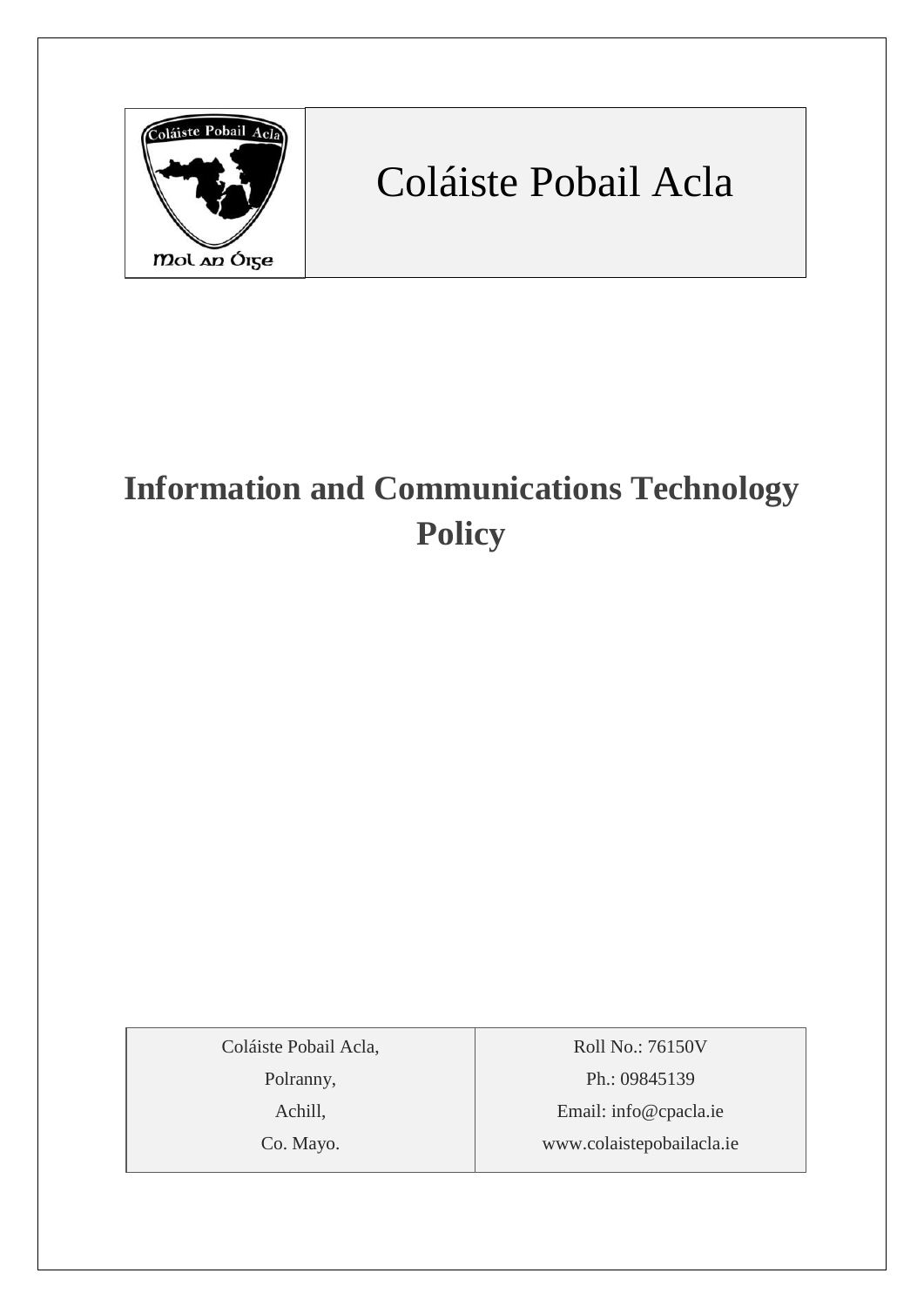## **Contents**

- **1. Introduction**
- **2. Rationale**
- **3. Aims of the I.C.T. Policy**
- **4. Current I.C.T. Provision**
- **5. Budgetary Provision**
- **6. I.C.T. Co-Ordinator**
- **7. Students**
- **8. Passwords**
- **9. Maintenance**
- **10. Personal Devices**
- **11. Insurance**
- **12. Appropriate Use of I.C.T. Equipment**

#### **13. School's Strategy**

- 13.1. Reducing Risk
- 13.2. User Responsibilities
- 13.3. Vandalism

#### **14. Consequences for Inappropriate Use of I.C.T. Equipment**

#### **15. Acceptable Use Policy**

- 15.1. Aim
- 15.2. Internet
- 15.3. Risks Associated with Internet Usage
- 15.4. Internet Etiquette
- 15.5. School Email Accounts and Online Collaboration
- 15.6. Email Usage
- 15.7. Internet Chat while using the School's Broadband Services
- 15.8. School Website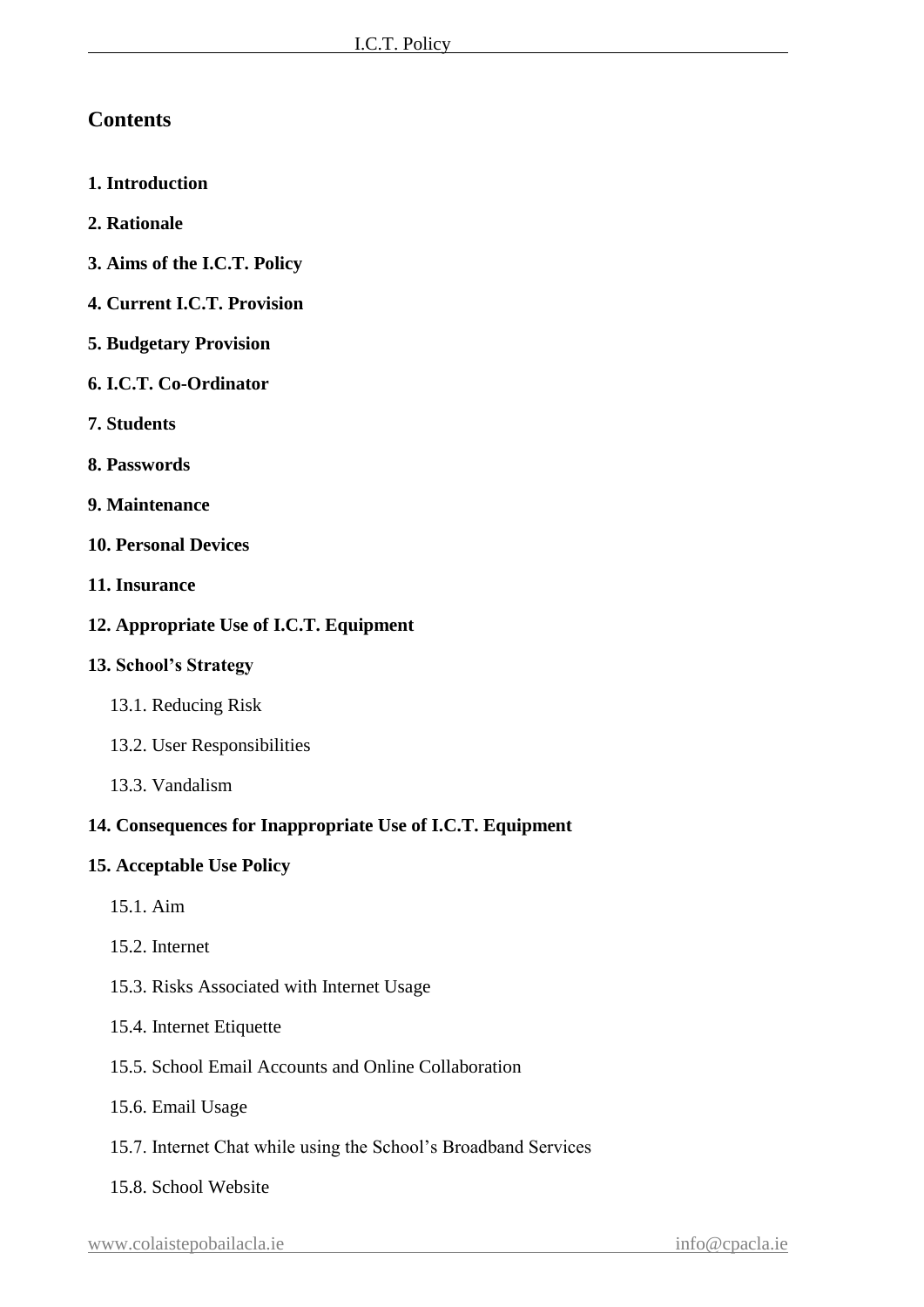#### 15.9. Supervision

15.10. Sanctions for Breach of Acceptable Use Policy (AUP)

#### **16. Legislation**

## **17. Links with other School Policies and Documents**

#### **18. Declaration**

#### **19. Appendices**

Appendix 1 – Abbreviations and Acronyms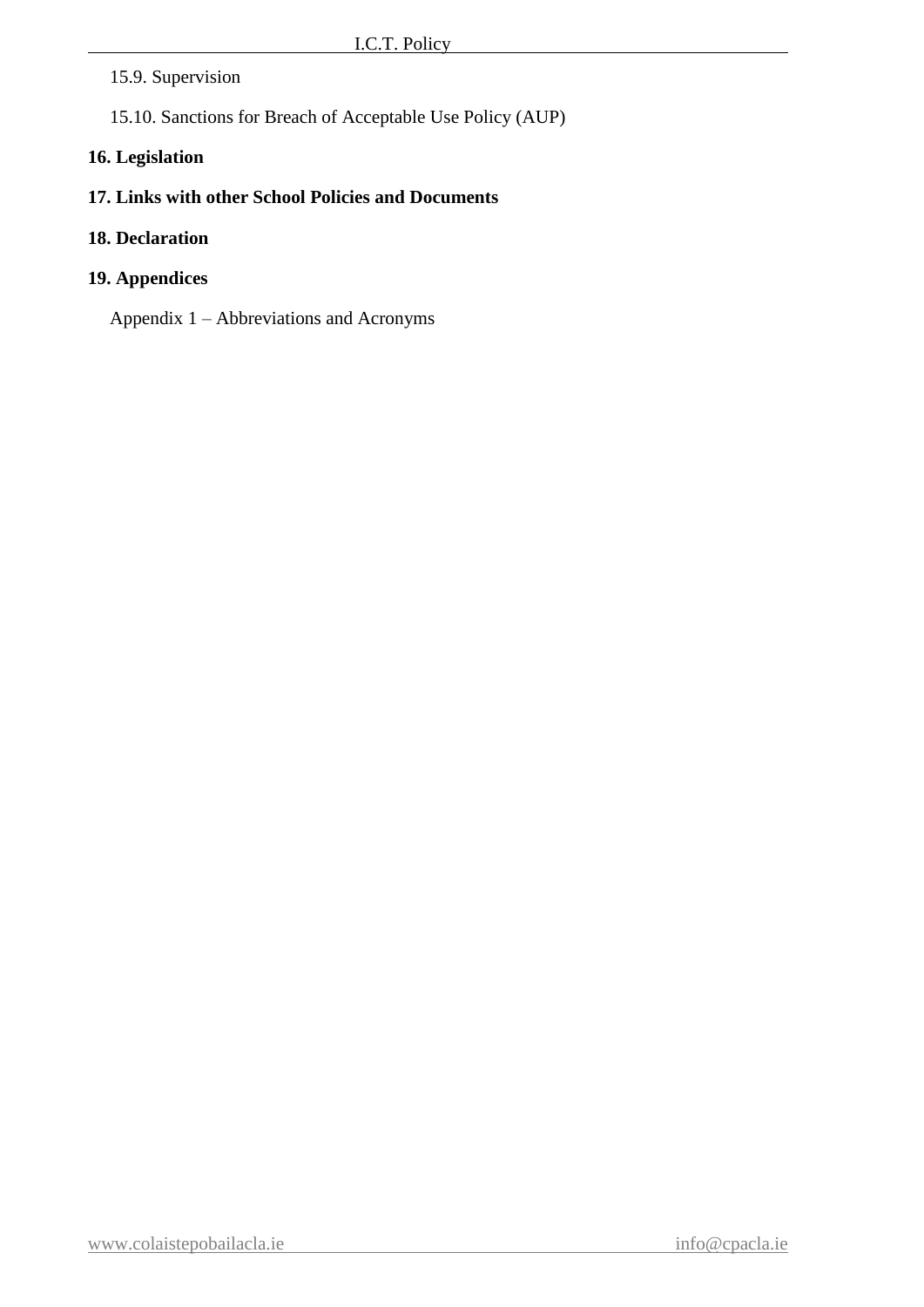## **1. Introduction**

I.C.T. planning is very important, and it is also an integral part of school development planning. This document sets out the school's aims, principles and strategies for the delivery of Information Technology over the next 3 years.

## **2. Rationale**

I.C.T. has a very significant impact on all aspects of our modern society. Whether at home, school or work its influence is felt and it has expanded our knowledge and understanding of the world in which we live.

Young people leaving school now require considerable I.C.T. knowledge, skills and awareness if they are to be successful in their futures. However, to achieve this development will require teachers themselves to be supported and we must ensure that training is a feature of our staff development programme at all times due to the changing nature of I.C.T.

I.C.T. also offers education a powerful learning tool to help enhance learning and teaching across the whole curriculum and it is important that staff and pupils have access to technology to ensure that they benefit from it.

## **3. Aims of the I.C.T. Policy**

- Help students develop the necessary skills to exploit I.C.T.
- Help students and staff to become autonomous users of I.C.T.
- Help students to evaluate the benefits of I.C.T. and its impact on society.
- Promote the use of Digital Content in supporting the delivery of the curriculum.
- Achieve the highest possible standards of achievement.
- Adequately support teachers in the use of I.C.T. as a teaching tool.
- Promote the use of educational websites (e.g. Scoilnet, CAO) and the Internet in the school
- Encourage every teacher to get interested in, and use I.T.
- Provide adequate resources so that computers can be used as a teaching and learning tool in all subject areas of the curriculum.
- Foster a positive supportive I.C.T. structure throughout the school.
- Celebrate success in LC.T. use.

## **4. Current I.C.T. Provision**

- 1 fully equipped Computer Lab.
- DCG room with 5 desktops and 11 laptops.
- 3 desktop computers to facilitate education in the ASC Unit.
- 3 Interactive whiteboards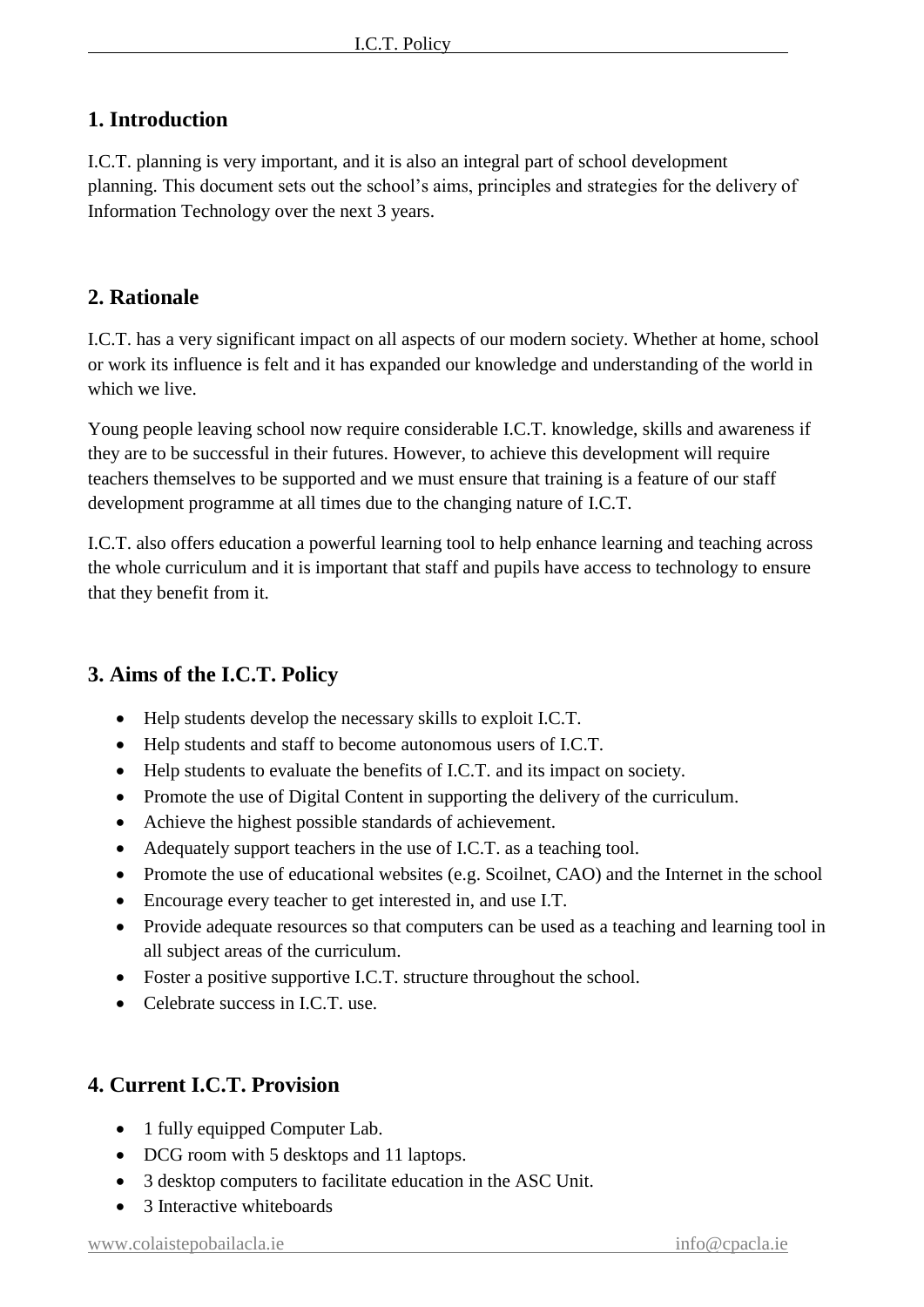- All computers have Microsoft Office 2016.
- The provision of a number of laptops for staff to encourage and enhance their use of I.C.T. as a teaching strategy at home.
- The provision of wall mounted data projectors for all classrooms in the school.
- Software for careers, languages, music sciences, mathematics and CAD drawing.
- All curriculum materials researched/developed by staff are available via the school's network, on a shared drive, for teaching and learning.
- Central printing for both students & teachers.
- Central storage drives available on login, for both teachers and students, where subject resources are held.
- Remote control software (AB Tutor Control) enables teachers (or network administrator) to control a number of student workstations in the computer room - or remote location - from one central workstation. Classroom groups and policies as well as Internet and application restrictions can be created by teacher or network manager to maintain security on the school network.

## **5. Budgetary Provision**

There is an on-going commitment by school management to continue to invest school funds in I.T.

Budgetary priorities for the future:

- Investment in equipment to encompass broadband infrastructure and to utilise its full potential.
- A Policy of supporting staff in the acquisition of skills designed to improve teaching and learning using I.C.T.
- A continual policy of update, renewal and expansion of equipment.
- The on-going investigation and purchase of subject specific software and the provision of the Hardware Platform to support this software as it becomes an integral part of many subject areas.
- A continual policy of software acquisition for cross curricular use; with a particular focus on the area of special needs.

## **6. I.C.T. Co-Ordinator**

The role of the co-ordinator may include:

- Co-ordinating the compilation, production and implementation of the school I.C.T plan.
- Developing strategies for integration of I.C.T. across the curriculum.
- Liaising with Senior Management and advising on I.C.T. strategies.
- Maintaining a repair log book for cross checking with invoices before clearing for payment.
- The co-ordinator may be responsible for the replacement of consumables.
- The co-ordinator shall be consulted for his/her advice prior to the purchase of equipment.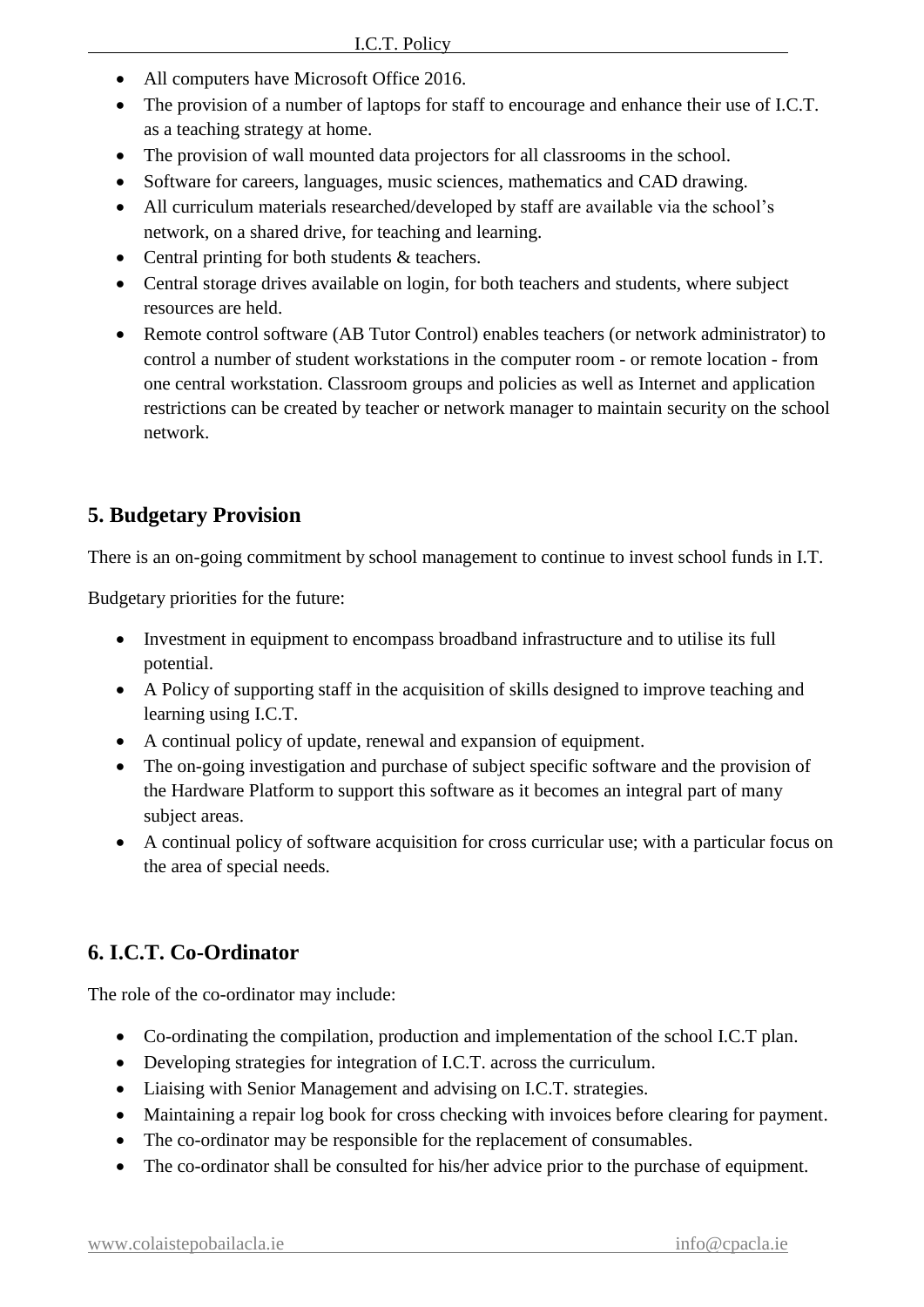## **7. Students**

In their first year, students learn the basic skills which are to be used in many subjects throughout their time in Coláiste Pobail Acla. In Transition Year, students will get the chance to learn many other skills which will assist them when completing Senior Cycle. The latest version of Microsoft Office; Office 2016 is used.

At Coláiste Pobail Acla, our aim is to produce learners who are confident and effective users of I.C.T. To achieve this, we will seek to:

- Help pupils to develop the necessary skills to use I.C.T.
- Try to ensure access to I.C.T. for all pupils across the school.
- Promote interactive methodologies in the use of I.C.T. with pupils.
- Develop greater independent thinking through the use of I.C.T.

Pupils should have the opportunity to experience I.C.T. across the full curriculum and staff should encourage the development of skills in all areas. However, there will be more emphasis on I.T. skills development in some subjects than in others due to the nature of the subject.

## **8. Passwords**

All students and staff are provided with a login username and password, passwords are confidential. It is the responsibility of each user to keep his/her password private and to log off at the end of each session. Passwords can be reset by contacting one of the network administrators.

## **9. Maintenance**

The school is committed to ensure maintenance on its servers and desktop computers via a combination of updating, renewing and maintenance. This plan is fully committed to investigating all methods of maintenance and selecting the most efficient, cost effective method while at no time imposing on any individual.

All staff are given access to the MSLETB I.T. Ticket System where problems or maintenance issues can be logged. An I.T. technician will visit the school periodically and work on these issues in order of date logged or priority which will be decided by the I.T. Coordinator or School Management.

## **10. Personal Devices**

A student using their own technology in school is subject to teacher approval. The use of mobile phones is governed by Coláiste Pobail Acla's Mobile Phone Policy.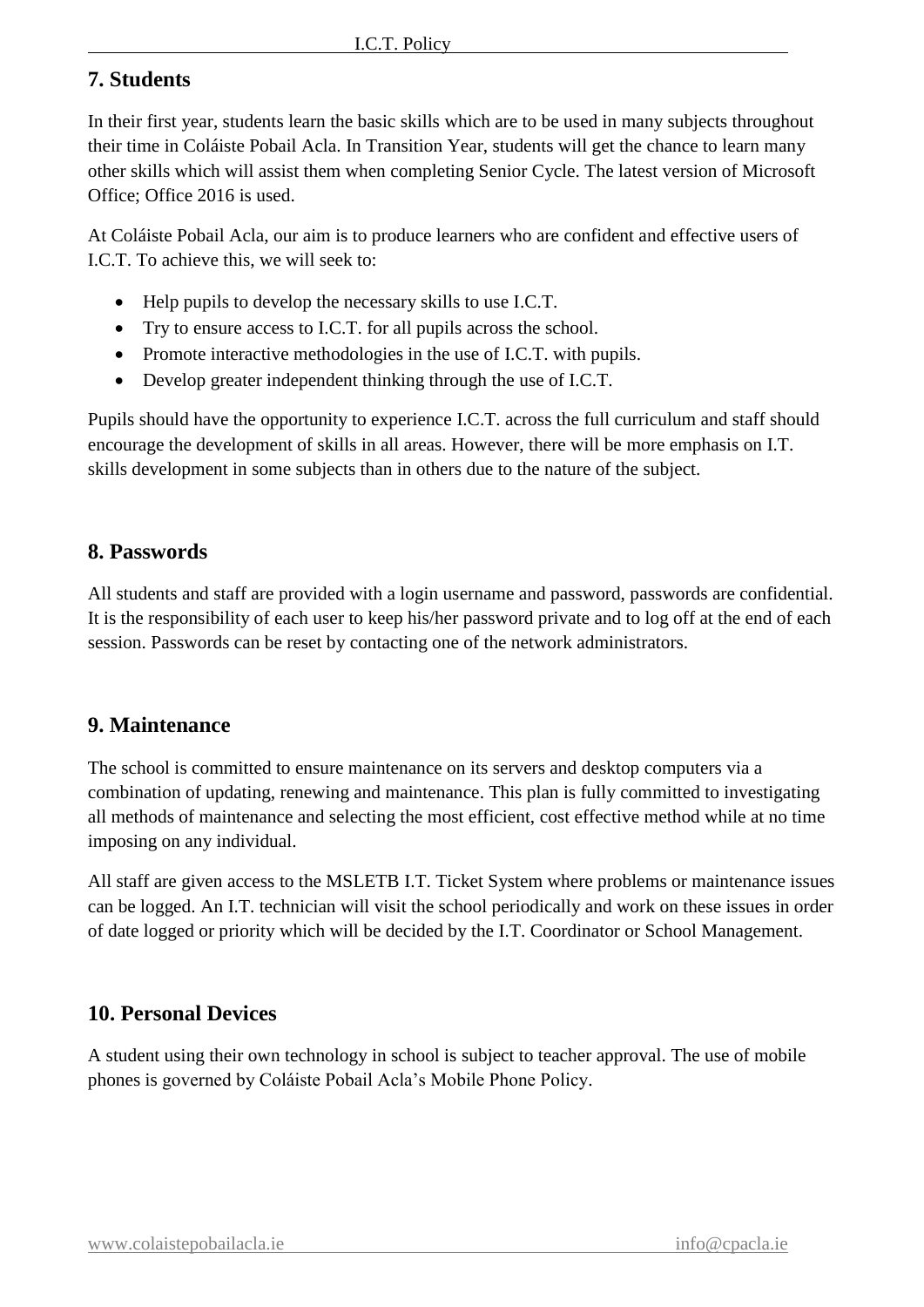## **11. Appropriate Use of I.C.T. Equipment**

Students are responsible for appropriate use of the Internet, school network and resources (including, but not limited to, computers, printers, and digital cameras). Therefore, they must not:

- View, send or access abusive, obscene or harassing materials. A good rule to follow is never view, send, or access materials that you would not want your teachers and Parents/Guardians to see. Should students encounter such material by accident, they must report it to their teacher immediately. If the item is an email, it should be saved.
- Access or participate in chat rooms, social networking sites or multi-user environments, download games, subscribe to or access 'peer to peer' servers to download music files. Students should not check, send or receive Internet email (Hotmail, Gmail, etc.) unless a teacher grants prior permission. Students will use approved class email accounts under supervision by or permission from a teacher.
- Use email for chain mailing, chatting or school-wide messaging.
- Give out any personal information including names, addresses, telephone numbers or credit card information pertaining to oneself or any other person.
- Engage in any commercial, for-profit activities.
- Violate copyright laws. Materials accessed through the Internet must be properly cited and referenced in a student research assignment.
- Download or install any commercial software, shareware, or freeware onto network drives or disks.
- Copy other people's work or intrude into other people's files saved on the Coláiste Pobail Acla system.
- Waste school resources by printing excessively or consuming limited hard drive space or network space.
- Use the Internet in any way that disrupts the service or its operation for others.
- Intentionally damage computers, computer systems or computer networks. Students should take special care with the physical facilities, hardware, software, and furnishings. Students may not remove/move, unplug, alter or add equipment or software to the network without the approval of the I.C.T. Coordinator.
- Create or wilfully disseminate computer viruses. Students should be sensitive to the ease of spreading viruses and should take steps to ensure that disks and files are virus free.
- Attempt to gain unauthorised or illegal access to Coláiste Pobail Acla technology resources.
- Attempt to gain access to the Coláiste Pobail Acla system beyond your authorised access by entering another person's password or accessing another person's files.
- Download, install or run any software without the express direction/permission of your teacher or the I.C.T. Coordinator.
- Damage or vandalise Coláiste Pobail Acla technology equipment or software in any way.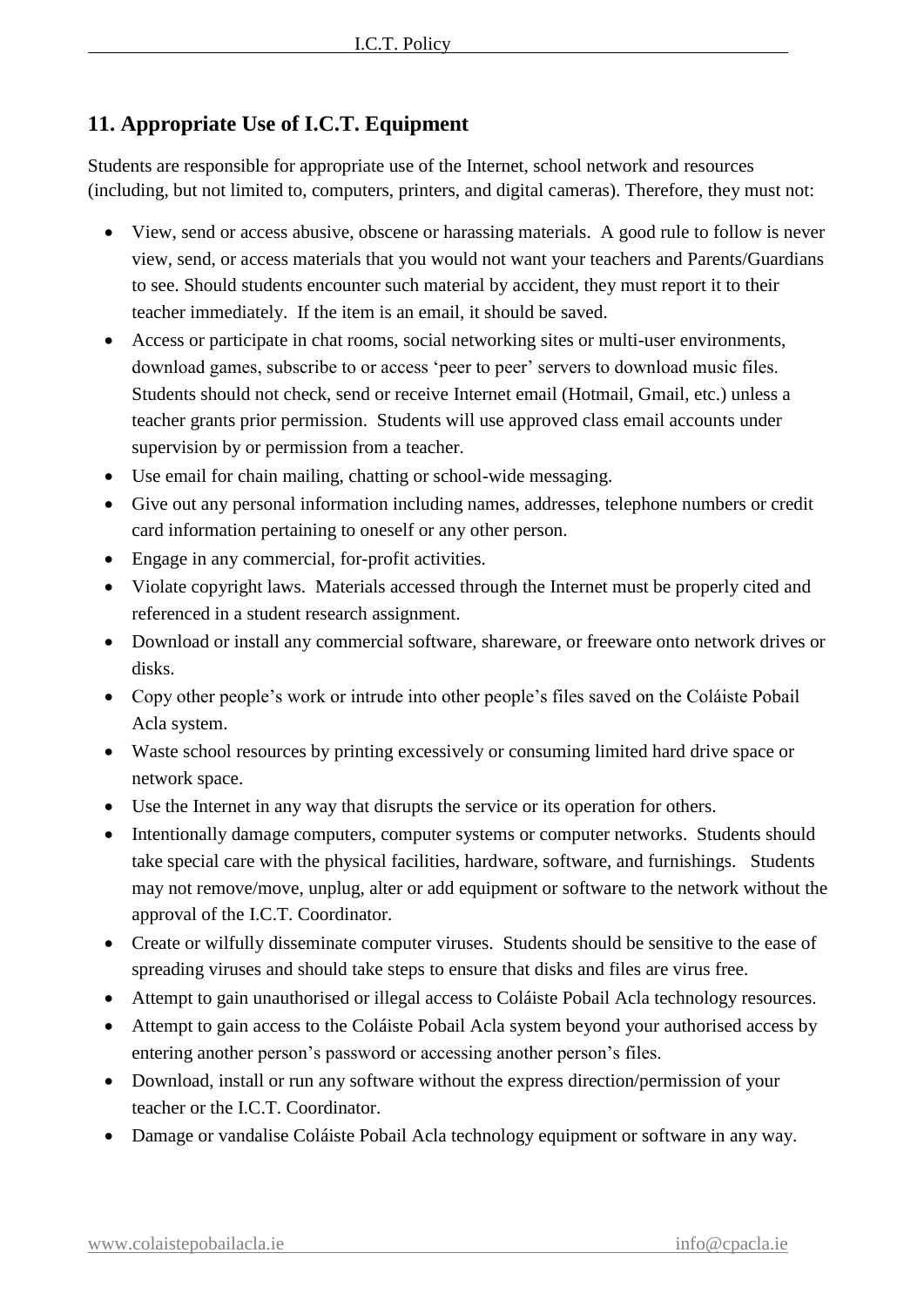## **12. Insurance**

The school cannot take any responsibility for the safe working, repair or security of personal devices whilst on, or in transit to and from, the school grounds.

It is each student's responsibility to ensure that any electronic devices brought on to the school grounds are suitably insured. The School's insurance DOES NOT cover these items. Insurance is the responsibility of Parents/Guardians and students.

It is strongly recommended that insurance cover is acquired for any devices used on the school campus. Please refer to the following link for an example of obtaining insurance for the student device; e.g. <https://www.gadgetinsurance.com/ie/> or http:/[/www.mobilecover.ie.](http://www.mobilecover.ie/)

## **13. School's Strategy**

#### **13.1. Reducing Risk**

The school employs a number of strategies in order to maximise learning opportunities and reduce risks associated with the Internet. These strategies are as follows:

- Internet sessions will always be supervised by a teacher.
- Filtering software and/or equivalent systems will be used in order to minimise the risk of exposure to inappropriate material.
- Students are forbidden from bypassing the school's internet filtering system.
- The school will regularly monitor students' Internet usage.
- Students and teachers will be provided with training in the area of Internet safety.
- Uploading and downloading of non-approved software will not be permitted.
- Virus protection software will be used and updated on a regular basis.
- The use of personal floppy disks, memory sticks, CD-ROMs, or other digital storage media in school requires a teacher's permission.
- Students will treat others with respect at all times and will not undertake any actions that may bring the school into disrepute.
- Teacher permission is necessary for use of school's I.C.T. and Hardware.
- Parents/Guardians are encouraged to work with their children to promote best practice in the use of the Internet and I.C.T.

#### **13.2. User Responsibilities**

- The school will employ a number of strategies in order to maximise learning opportunities and reduce risks associated with the Internet. These strategies are as follows:
- Students will be made aware of issues relating to Internet safety and the fact that the school will regularly monitor students' Internet usage.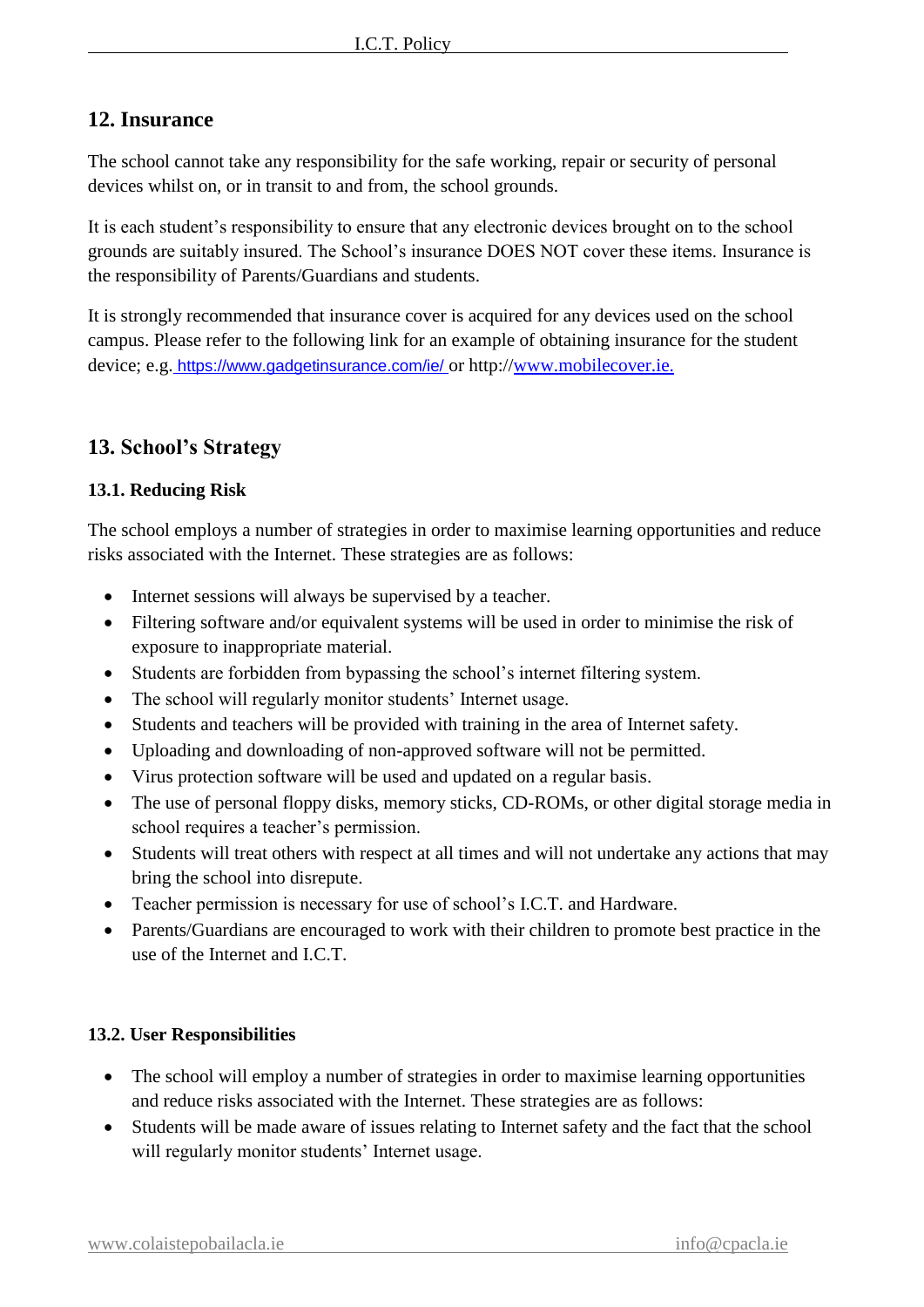- Internet sessions will always be filtered through the PDST Content Filtering Service (currently Level 4). In class situations the member of staff supervising Internet sessions will endeavour to ensure compliance with this policy.
- Students will be informed what is acceptable and what is not acceptable in order to minimise the risk of exposure to inappropriate material.
- Uploading and downloading of non-approved software will not be permitted on devices.
- CD ROMs, DVDs and USB drives or any other devices cannot be used without permission on school devices/hardware.
- No electronic storage media or device may be connected to the school network without permission from the I.C.T. Department.
- Students will treat others with respect at all times and will not undertake any actions that may bring the school into disrepute.
- Students should not visit Internet sites that contain inappropriate materials (e.g. obscene, illegal, hateful or otherwise objectionable materials).
- Students must report to a teacher any material of the above nature that they encounter whether deliberately or accidentally.
- The school will keep a record of all students who are granted Internet access.
- Students must not disclose or publicise personal information about themselves or others. (Please note the schools Code of Behaviour).
- Students will be aware that any usage, including distribution or receiving of information, school-related or personal, may be monitored for unusual activity, security and/or network management reasons.
- Students will not copy information into assignments and fail to acknowledge the source (plagiarism and copyright infringement).
- When using the Internet, all users must comply with all copyright, libel, fraud, discrimination and obscenity laws, and all network users are expected to communicate in a professional manner consistent with the rules of behaviour governing employees in the education sector.
- Mobile phone voice and text, SMS messaging or any device that uses instant messaging use by students during class time is not permitted.
- The use of the microphone or recording function on any device is strictly prohibited except under the direction and permission of the teacher.
- Students must reserve the main (first) home screen for school app folders.

#### **13.3. Vandalism**

Vandalism is defined as any malicious attempt to harm or destroy any equipment or data of another user or any other networks that are connected to the system. This includes, but is not limited to:

- Damage to a desktop computer or its peripherals (including the keyboard, mouse, mouse-mat and cabling).
- Damage to any of the School's printers or scanners or any other information technologies equipment or media.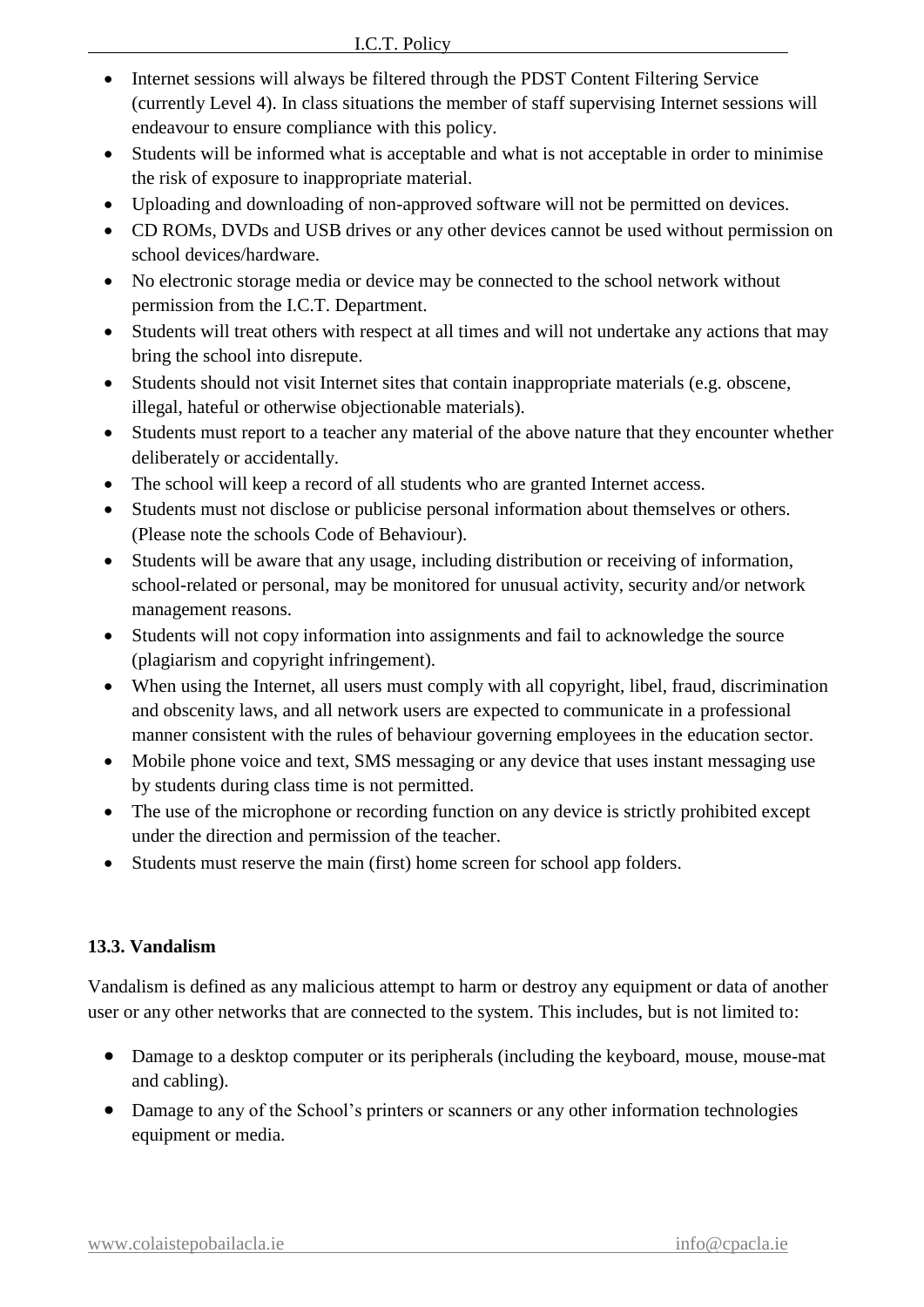- The uploading or creation of computer viruses is a criminal offence; anyone introducing a computer virus to any of the School's Computer Systems will be dealt with severely and the appropriate authorities will be notified.
- Any vandalism will result in the loss of computer services, disciplinary action and legal referral. No software may be brought from home and used on any of the School's Computer Systems.

## **14. Consequences for Inappropriate Use of I.C.T. Equipment**

I.C.T. access is a privilege and not a right. Users have the responsibility to use resources and equipment in an appropriate manner. Consequences of misuse or abuse of these resources will be dealt with in accordance with the school's Code of Behaviour. Depending upon the severity of the situation, may include one or more of the following:

- A warning followed by clarification of the appropriate use guidelines.
- Loss of access to Coláiste Pobail Acla technology resources, including Internet access for a set period of time.
- Notification to Parents/Guardians by phone or personal contact.
- Referral to school administration for disciplinary action.
- The school also reserves the right to report any illegal activities to the appropriate authorities.
- In extreme cases may involve suspension or expulsion.

Students who have lost Internet or network privileges may not use personal equipment while at school, nor may they ask other students to use school resources since they have lost their access.

## **15. Acceptable Use Policy**

#### **15.1. Aim**

The aim of this I.C.T. Acceptable Use Policy is to ensure that pupils will benefit from learning opportunities offered by the school's Internet resources in a safe and effective manner. Internet use and access is considered a school resource and privilege. Therefore, if the school AUP is not adhered to, this privilege will be withdrawn and appropriate sanctions – as outlined in the AUP and Code of Behaviour – will be imposed.

#### **15.2. Internet**

The school has in place an Internet Acceptable Usage Policy. Desktop Computers in the school are connected to the Internet via the schools NCTE Broadband Programme. Both wired and wireless Internet access; is available in all classrooms. The school has signed up to the national filtering system organised for the school by the NCTE. Since the control of this filtering lies outside the control of the school, the school will constantly review the need to add an additional interface to control Internet Access.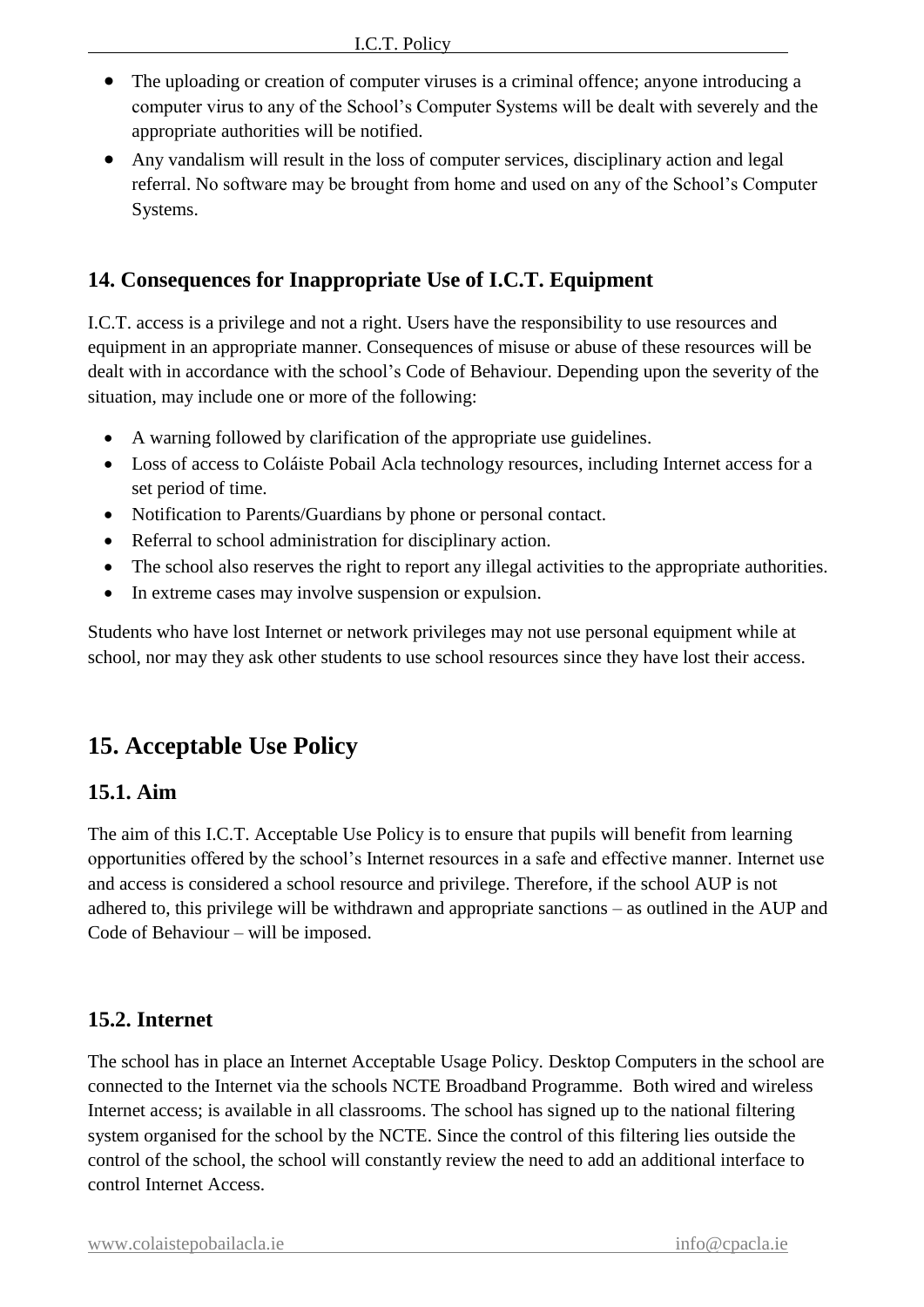## **15.3. Risks Associated with Internet Usage**

- Exposure to illegal or harmful material.
- Receiving unsolicited messages/images-cyberbullying.
- Being lured into a physical encounter.

## **15.4. Internet Etiquette**

- Students will not intentionally visit Internet sites that contain obscene, illegal, hateful or otherwise objectionable materials.
- Students will report accidental accessing of inappropriate materials in accordance with school procedures.
- Students will use the Internet for school related educational purposes only.
- Students will not copy information into assignments and fail to acknowledge the source (plagiarism and copyright infringement).
- Students will never disclose or publicise personal information.
- Downloading materials or images not relevant to their studies, is in direct breach of the school's acceptable use policy.
- Students will be aware that any usage, including distributing or receiving information, schoolrelated or personal, may be monitored for unusual activity, security and/or network management reasons.

## **15.5. School Email Accounts and Online Collaboration**

Coláiste Pobail Acla provides students with email accounts for the purpose of school related communication. Availability and use is restricted based on school policies. Email accounts should be used with care. Email usage may be monitored and archived.

Coláiste Pobail Acla recognises that online collaboration is essential to education and may provide students with access to a variety of online tools that allow communication, sharing, and messaging among students. Students are expected to communicate with the same appropriate, safe, mindful and courteous conduct online as offline.

## **15.6. Email Usage**

- Students will use approved class email accounts under supervision by or permission from a teacher.
- Use of email may be subject to monitoring for security and/or network management reasons.
- Students may not send or receive any material that is illegal, obscene, defamatory or that is intended to annoy or intimidate any other person/s.
- Students must immediately tell a teacher if they receive offensive email.
- The forwarding of chain letters is banned.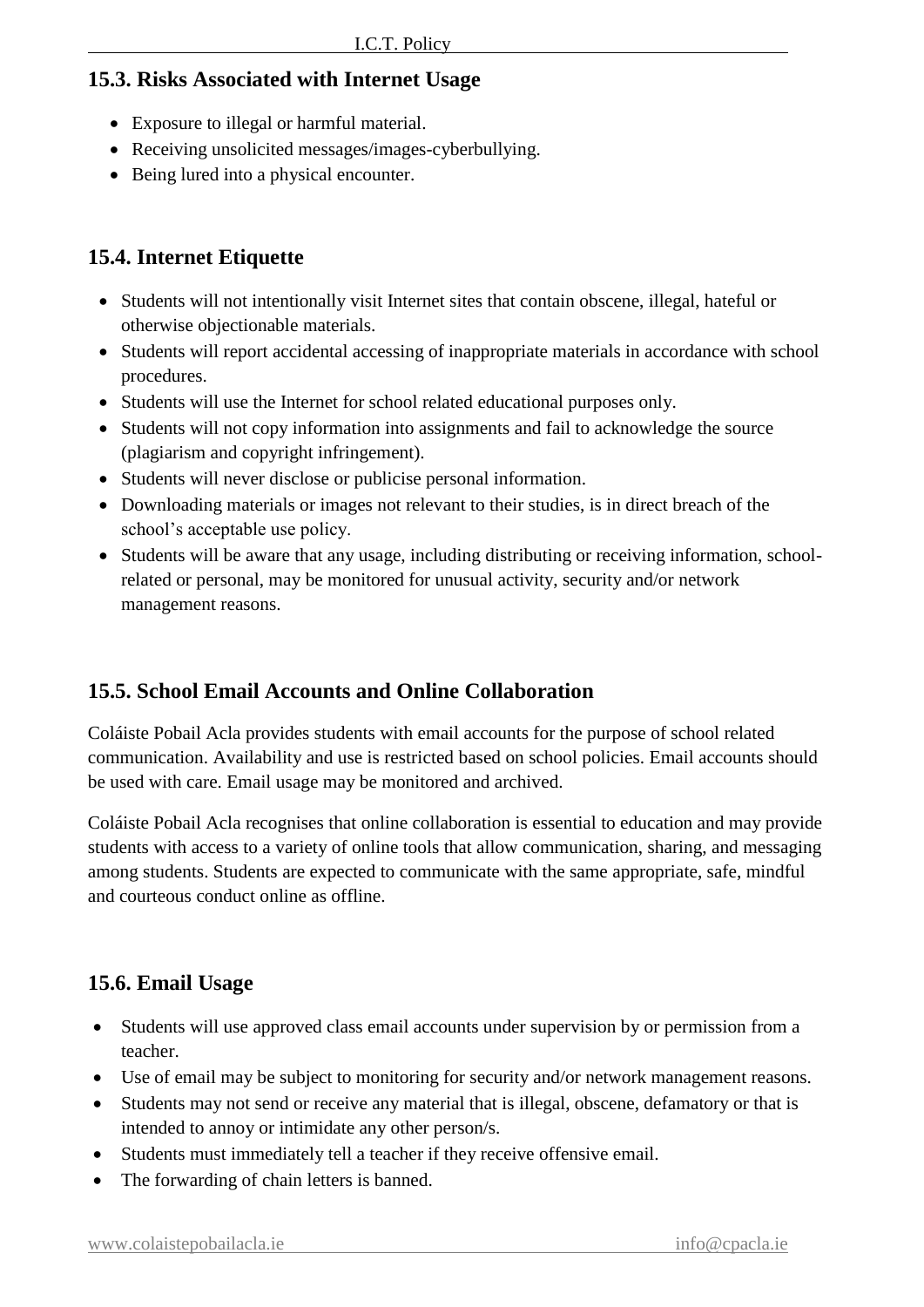- Students should note that sending and receiving email during class time is subject to permission from their teacher.
- If representing the school any email to an external party, it should be written carefully and authorised before being sent by a member of staff.
- Students must not reveal their own or other people's personal details, such as addresses or telephone numbers or pictures.
- Students must never arrange a face-to-face meeting with someone they only know through emails or the Internet.
- Students will note that sending and receiving email attachments is subject to permission from their teacher.

## **15.7. Internet Chat while using the School's Broadband Services**

- Students will only have access to chat rooms, discussion forums, messaging or other electronic communication forums that have been approved by the school.
- Chat rooms, discussion forums and other electronic communication forums will only be used for educational purposes and will always be supervised.
- Usernames will be used to avoid disclosure of identity.
- Face-to-face meetings with someone organised via Internet chat will be forbidden.

## **15.8. School Website**

Students may be given the opportunity to publish projects, artwork or school work on the internet in accordance with clear policies and approval processes regarding the content that can be loaded to the school's website. The publication of student work will be coordinated by a teacher.

- The website will be regularly checked to ensure that there is no content that compromises the safety of students or staff.
- Students' work will appear in an educational context on Web pages with a copyright notice prohibiting the copying of such work without express written permission.
- The school will endeavour to use digital photographs, audio or video clips focusing on group activities. Content focusing on individual students will not be published on the school website without Parents/Guardians permission.
- Personal student information including home address and contact details will be omitted from school web pages.
- The school will avoid publishing the first name and last name of individuals in a photograph except when permission has been granted by a Parent/Guardian.
- The school will ensure that the image files are appropriately named will not use students' names in image file names published on the website.
- Students will continue to own the copyright on any work published.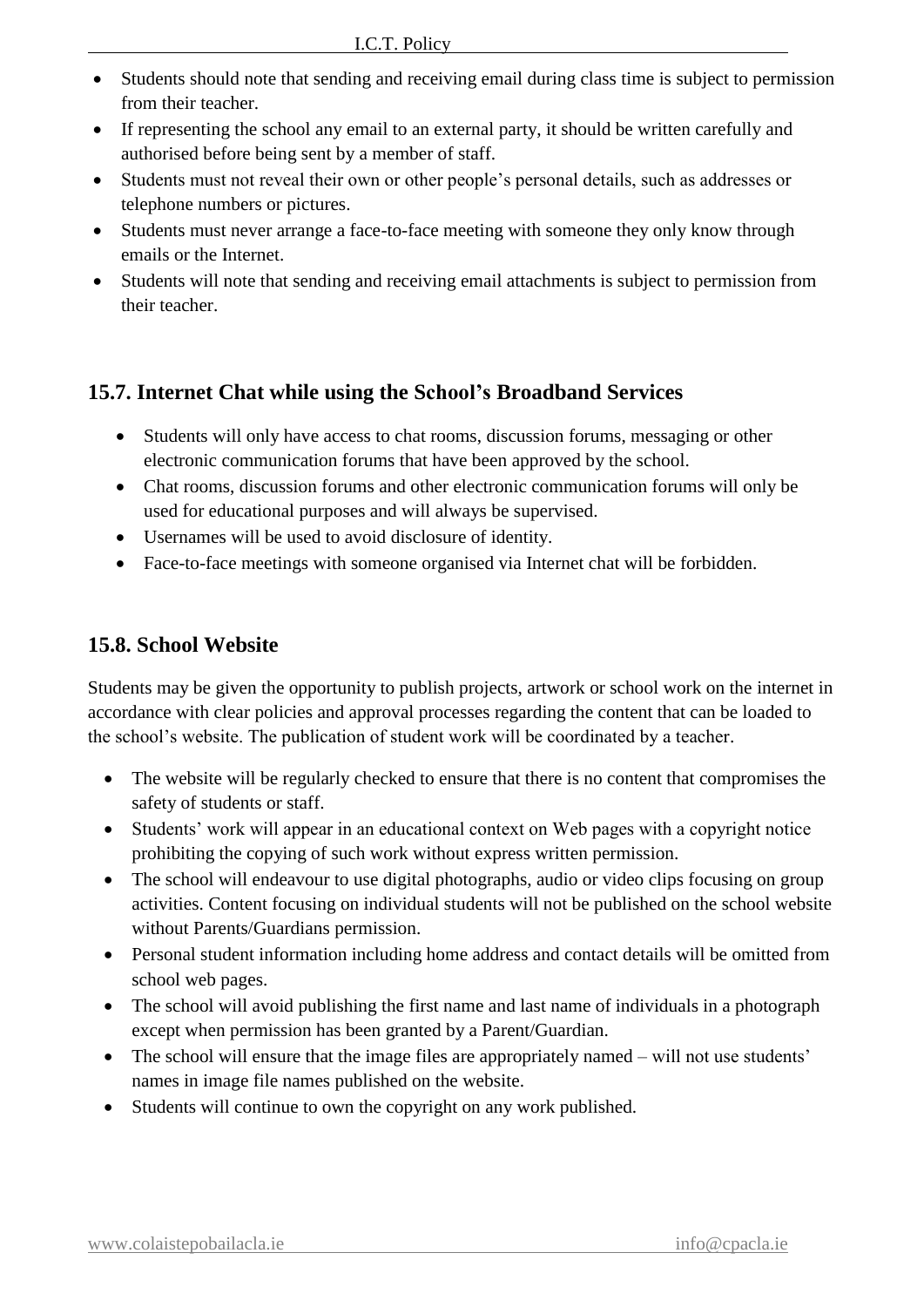## **15.9. Supervision**

It is an absolute requirement that all school staff in Coláiste Pobail Acla ensure that access to the Internet provided to staff and pupils in this school is through a filtered service. All users should be aware that the school can and does track and record the sites visited and the searches made on the Internet.

While using the I.C.T. equipment and the Internet at school, pupils will be supervised. Student activities may be monitored and recorded.

Network administrators will review files and communications to maintain system integrity and ensure that users are using the system responsibly. While normal privacy is respected and protected by password controls, as with the Internet itself, users must not expect files stored on the server (or on google apps cloud server) to be absolutely private.

#### Online Activities which are Encouraged:

- The use of school google account for activities such as communication, storage, research and all other educational activities.
- Use of the Internet to investigate and research school subjects, cross-curricular themes and topics related to social and personal development.
- Use of the Internet to investigate careers and further and higher education.
- The development of pupils' competence in I.C.T. skills and their general research skills.

#### Online Activities which are not Permitted:

- Searching, viewing and/or retrieving materials that are not related to the aims of the curriculum or future careers.
- Copying, saving and/or redistributing copyright protected material, without approval.
- Subscribing to any services or ordering any goods or services, unless specifically approved by the school.
- Playing computer games or using other interactive 'chat' sites, unless specifically assigned by the teacher.
- Intentionally transmitting of security threats over the school network. This includes opening or distributing infected files or programmes and opening files or programmes of unknown or un-trusted origin.
- Un-authorised access to the schools Wi-Fi and network from personal devices.
- Publishing, sharing or distributing any personal information about a user (such as home address, email address, phone number etc.).
- Any activity that violates a school rule.
- Intentionally wasting limited resources (e.g. printing).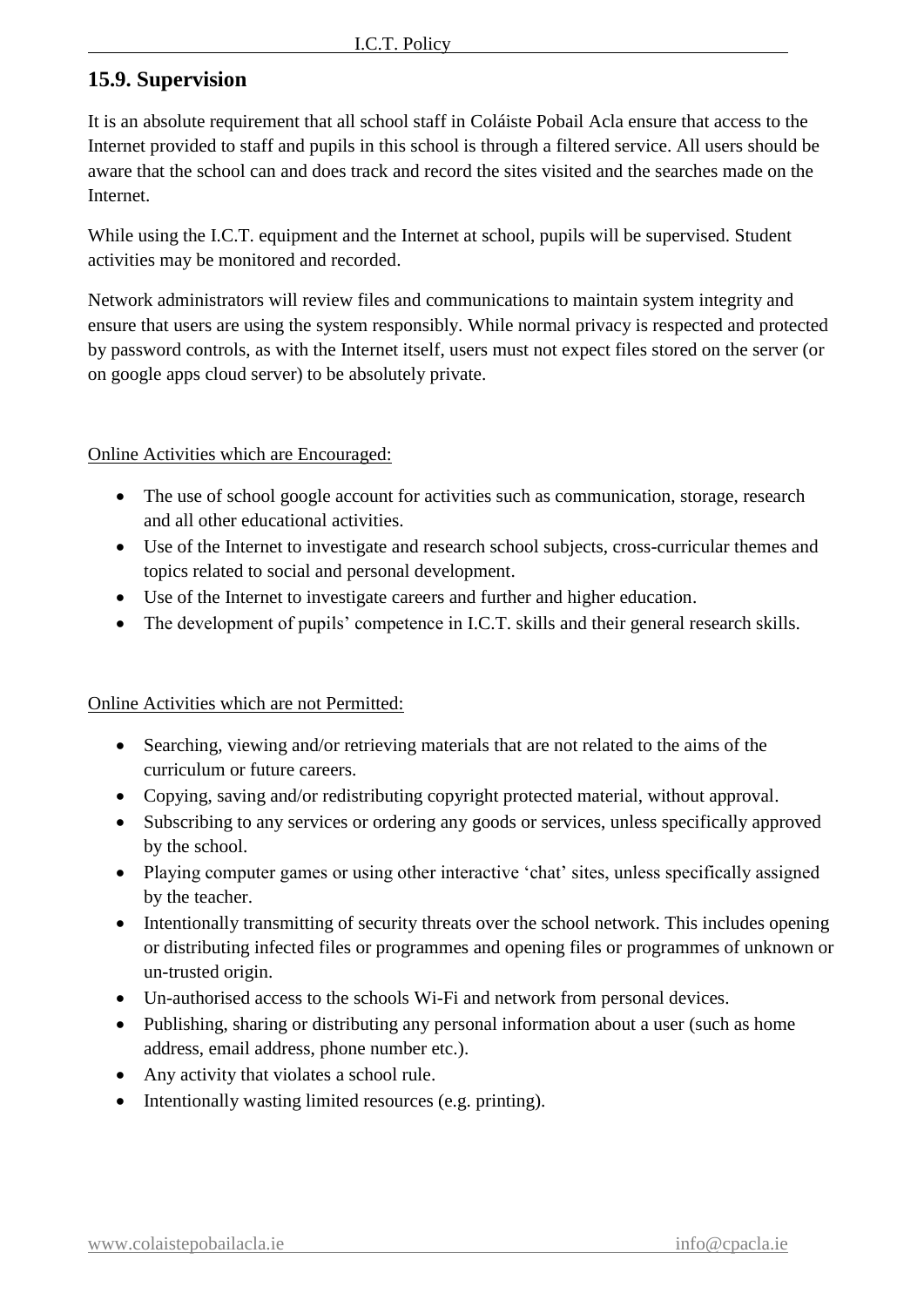#### Advice for Parents/Guardians

While in school, teachers will guide pupils towards appropriate materials on the Internet. Outside school, Parents/Guardians bear the same responsibility for such guidance as they would normally exercise with information sources such as television, telephones, movies, radio and other media.

Appropriate home use of the Internet can be educationally beneficial and can make a useful contribution to home and schoolwork. It should, however, be supervised, and Parents/Guardians should be aware that they are responsible for their children's use of the Internet resources at home.

## **15.10. Sanctions for Breach of Acceptable Use Policy (AUP)**

Misuse of the computer privileges may result in disciplinary action, including written warning, withdrawal of access privileges and, in extreme cases, suspension or expulsion if warranted under the school's Code of Behaviour. It is school policy to report any illegal activities to the appropriate authorities.

This Acceptable Use Policy governs the use of the school's computer facilities and wireless network by all staff and students. By enrolling a student in Coláiste Pobail Acla, Parents/Guardians are deemed to have accepted the contents of the AUP as a condition of the use of the computer facilities by their child.

- Where the school has reasonable grounds to suspect that a device contains data which breaches the AUP, the school may confiscate the device for the purpose of confirming the existence of the material.
- Access to the school network will be withdrawn with immediate effect for failure to adhere to this AUP, or any other applicable school policy or guideline.
- Access to the school network may be restricted or withdrawn at any time, without notice, to ensure that the integrity and security of the network and/or other users is not compromised.
- All material on devices must adhere to the Coláiste Pobail Acla AUP. The access, sending, uploading, downloading or distribution of offensive, threatening, pornographic, obscene, or sexually explicit materials is strictly prohibited and will result in disciplinary action. (CPA Code of Behaviour/Anti-Bullying Policy).
- Coláiste Pobail Acla reserves the right to refer to external agencies in the event of illegal activity.

## **16. Legislation**

The school will provide information on the following legislation relating to use of the Internet which teachers, students and Parents/Guardians should familiarise themselves with:

- General Data Protection Regulation 2018 (GDPR)
- Data Protection (Amendment) Act 2003
- Child Trafficking and Pornography Act 1998
- Interception Act 1993
- Video Recordings Act 1989
- The Data Protection Act 1988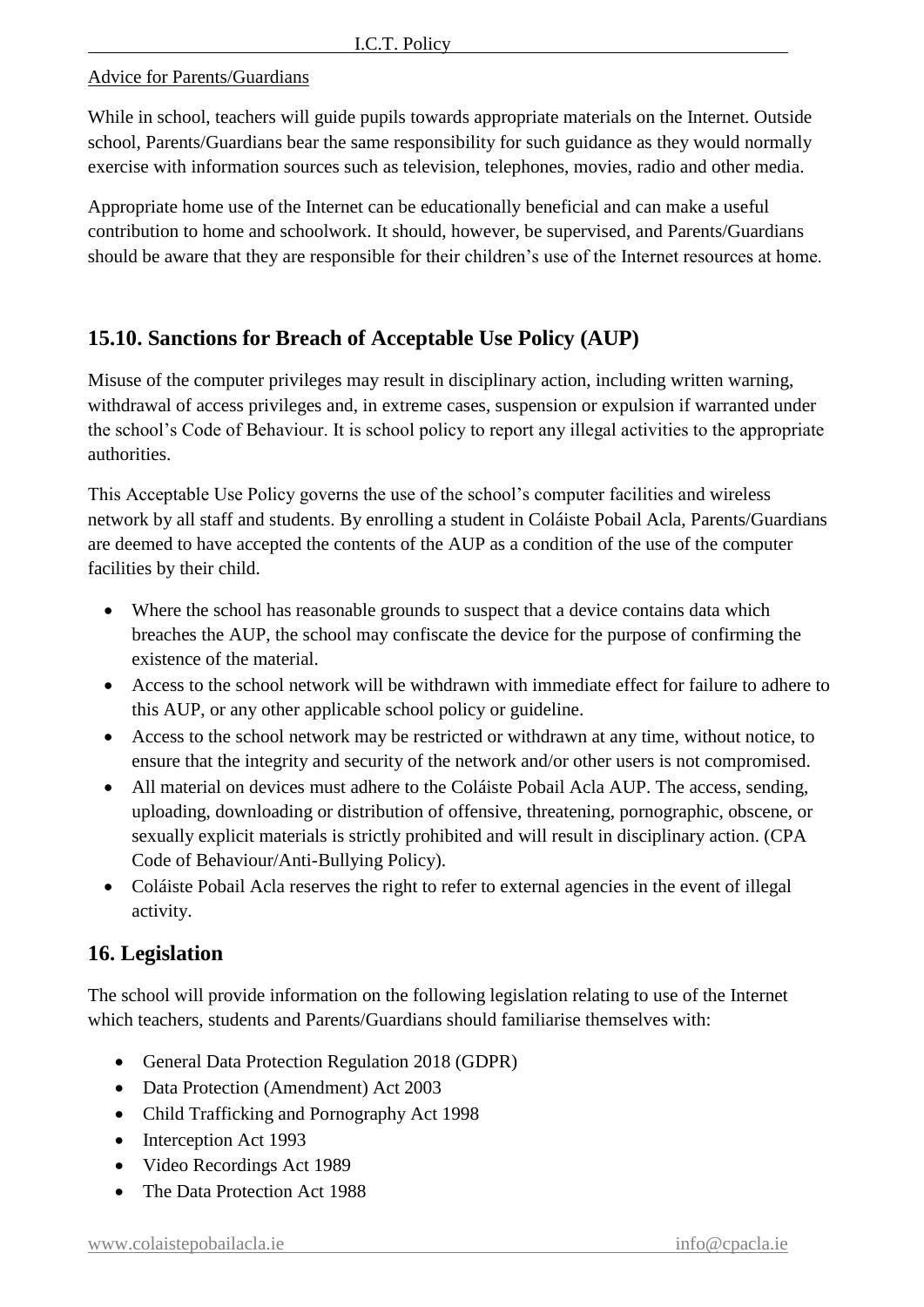## **17. Links with other School Policies and Documents**

Anti-Bullying Policy Code of Behaviour Data Protection Policy Enrolment Form MSLETB Internet and Network Usage Policy Admissions Policy ASC Unit Admissions Policy Transition Year Policy

#### **18. Declaration**

This Coláiste Pobail Acla Policy was formed following consultation with all staff, members of the Board of Management, Parents/Guardians and the Student Council. It is recommended that this policy be reviewed every three years or whenever it is deemed necessary by School Management. It was adopted by the Board of Management of Coláiste Pobail Acla on:

| Signed:                                     | Date: |
|---------------------------------------------|-------|
| Mr. Pat Kilbane                             |       |
| Chairperson of the Board of Management      |       |
|                                             |       |
|                                             |       |
|                                             |       |
|                                             | Date: |
| Mr. Paul Fahy                               |       |
| Board Secretary & School Principal (Acting) |       |
|                                             |       |
|                                             |       |
|                                             |       |